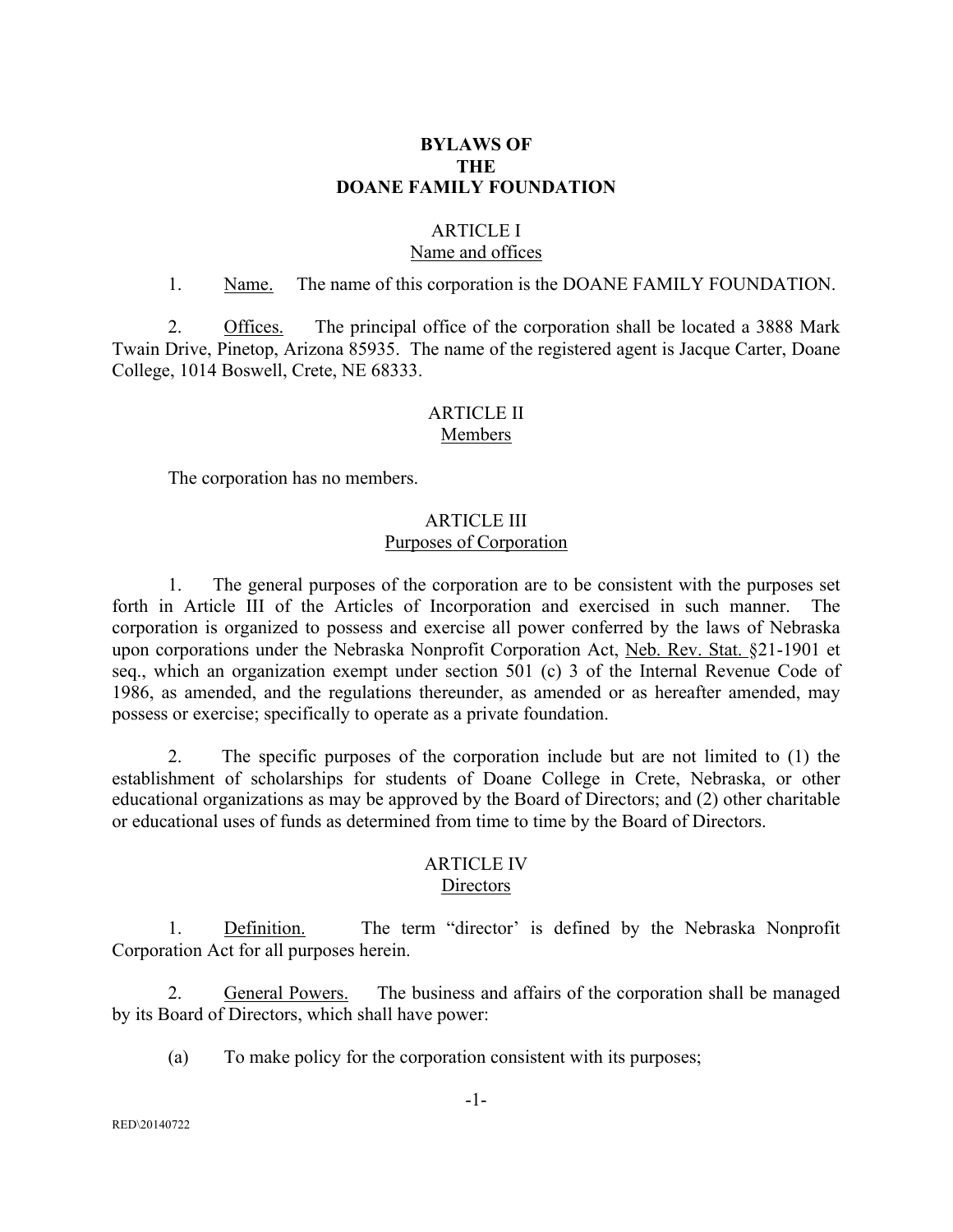- (b) To make rules and regulations, both for the administrative and educational functioning of the corporation;
- (c) To prescribe the duties of the Executive Director;
- (d) To allocate all funds so as to further the purposes of the Corporation. All funds shall be deposited with the Secretary-Treasurer of the corporation.

3. Number, Tenure, and Election. The Board of Directors shall consist of up to seven members, one of whom shall be the President of Doane College, and six of whom shall be members of the Doane Family Association of America, Inc. and elected by the same. The directors shall be elected for a two-year term of office, with interim vacancies to be filled by the remaining members of the Board of Directors. If there shall only be five members of the Board of Directors, four shall be Doane Family Association members and one the President of Doane College. In all cases, the Doane Family Association representatives shall consist of a majority of members of the Board of Directors of this corporation.

4. Regular Meetings. A regular meeting of the Board of Directors shall be held at least once a year at the office of the Executive Director, or at such other place as may be designated. The Board of Directors may provide, by resolution, the time for holding such regular meetings without other notice than such resolution.

5. Quorum. A majority of the number of Directors fixed by Section 3 of this Article IV shall constitute a quorum for the transaction of business at any meeting of the Board of Directors.

6. Manner of Acting. The act of the majority of the directors present at a meeting at which a quorum is present shall be the act of the Board of Directors, unless the Articles or these Bylaws so state otherwise.

7. Compensation. Members of the Board of Directors shall serve without compensation. By resolution of the Board of Directors, the directors may be paid their expenses, if any, for attendance at each meeting of the Board of Directors. Otherwise, there shall be no compensation for travel.

## ARTICLE V **Officers**

1. Number. The officers of the corporation shall be a Chairman , a Vice-Chairman, and a Secretary-Treasurer, each of whom shall be elected by the Board of Directors; and an Executive Director, elected in the manner prescribed in Article IV, section 3.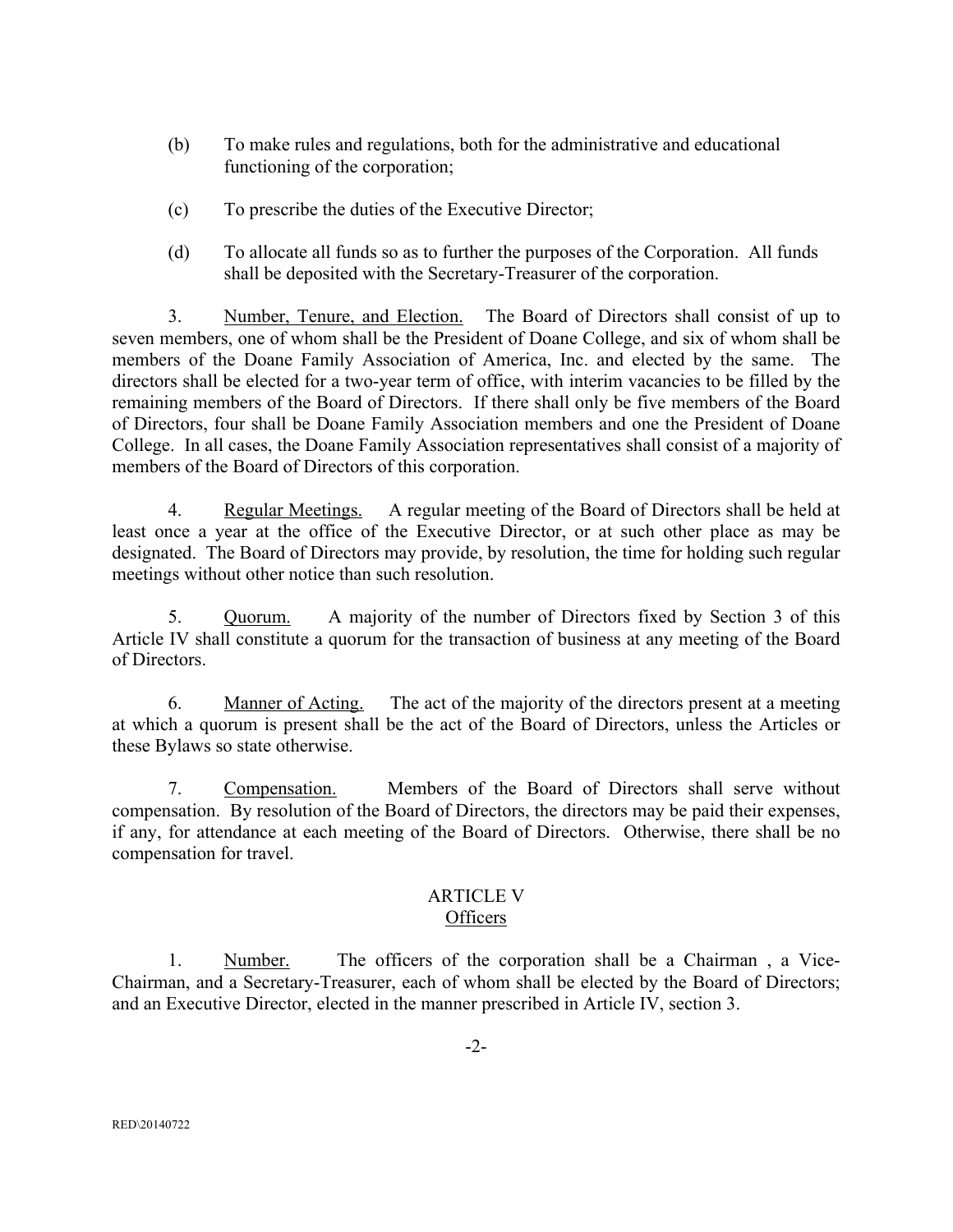2. Election and Term of Office. The officers of the corporation, with the exception of the Executive Director, shall be elected biannually by the Board of Directors at the biannual meeting of the Board of Directors held in conjunction with the Doane Family Association meetings. The offices of Chairman and Secretary-Treasurer shall be occupied by a director from a group elected by the Doane Family Association. If the election of officers shall not be held at such meeting, such election shall be held as soon thereafter as conveniently may be. Each officer shall hold office until his or her successor shall have been duly elected and shall have qualified or until his or her death, or until he or she shall resign or shall have been removed in the manner hereinafter provided. Effective July 2012, Terms of Office shall be staggered with one of the four (4) Doane Family Association Directors being replaced every two (2) years.

3 Removal. Any officer or agent elected or appointed by the Board of Directors may be removed by the Board of Directors whenever in its judgment the best interests of the corporation would be served thereby.

4. Vacancies. A vacancy in an office because of death, resignation, removal, disqualification, or otherwise, may be filled by the Board of Directors for the unexpired portion of the term.

5. The Executive Director. The Executive Director shall be the principal executive officer of the corporation. Subject to the control of the Board of Directors, he shall supervise and control all the business and affairs of the corporation. The Executive Director shall be the person who is the President of Doane College.

6. The Chairman. The Chairman shall, when present, preside over all meetings of the Board of Directors, and in general shall perform all duties incident to the office of the Chairman and such other duties as may be prescribed by the Board of Directors from time to time.

7. The Vice-Chairman. In the absence of the Chairman or in the event of his or her death, inability or refusal to act, the Vice-Chairman shall perform the duties of the Chairman and, when so acting, shall have all the powers of and be subject to all the restrictions upon the Chairman. The Vice-Chairman may perform such other duties as from time to time may be assigned to him or her by the Chairman or by the Board of Directors.

8. The Secretary-Treasurer. The Secretary-Treasurer shall, if required by the Board of Directors, give a bond for the faithful discharge of his or her duties in such sum and with such surety or sureties as the Board of Directors shall determine. He or she, or his or her designee, shall:

(a) Keep the minutes of the meetings of the Board of Directors in one or more books provided for that purpose;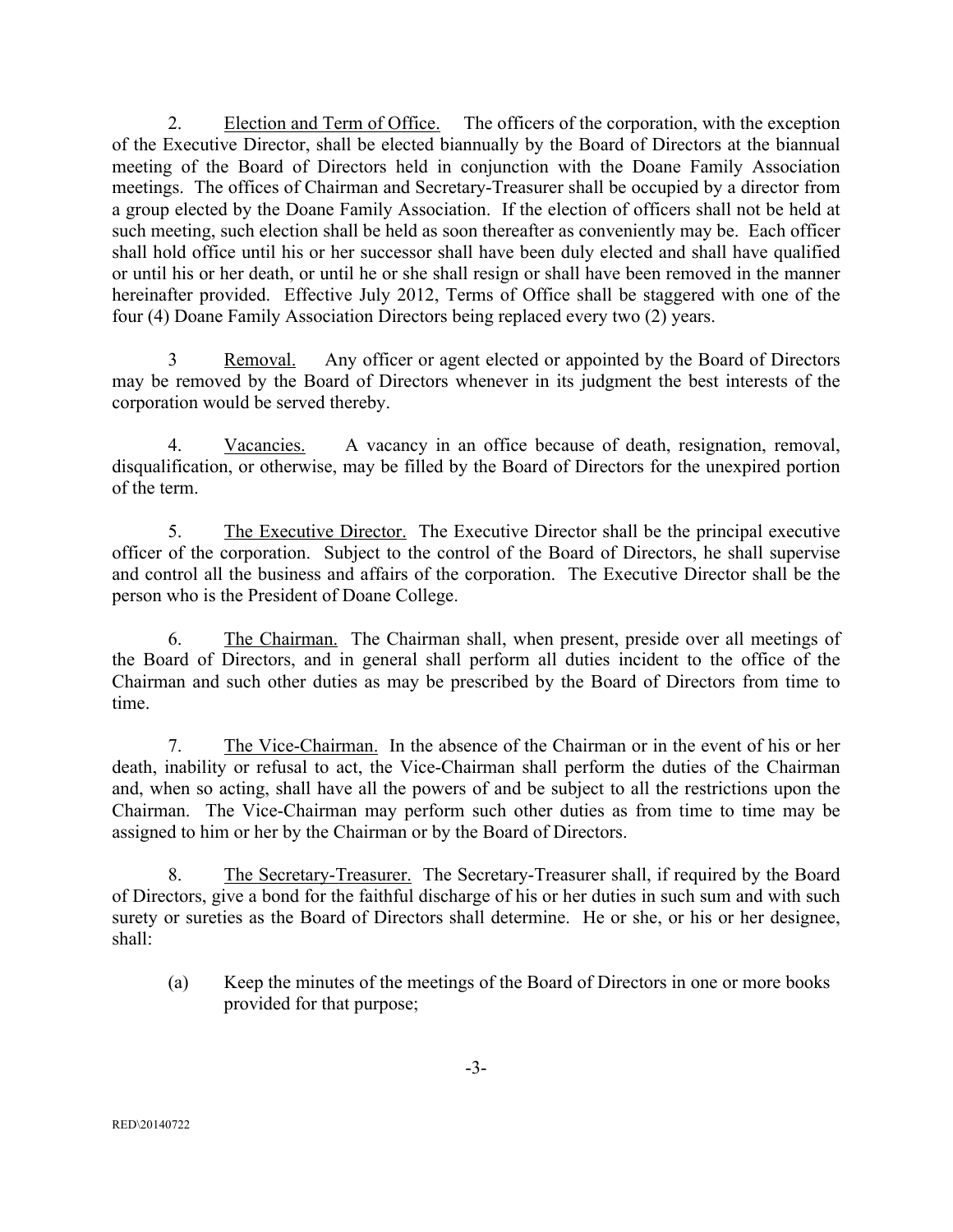- (b) See that all notices are duly given in accordance with the provisions of this Bylaws or as required by law;
- (c) Be custodian of the corporation records and of the seal of the corporation, and see that the seal of the corporation is affixed to all documents, the execution of which on behalf of the corporation under its seal is duly authorized;
- (d) Keep a register of the post office address of each director, which shall be furnished to the Secretary-Treasurer by such director;
- (e) Have charge and custody of and be responsible for all funds and securities of the corporation; receive and give receipts for moneys due and payable to the corporation from any source whatsoever, and deposit all such moneys in the name of the corporation in such banks, trust companies, or other depositories as shall be selected in accordance with provisions of Article VII of these Bylaws; and
- (f) In general, perform all of the duties incident to the office of Secretary-Treasurer and such other duties as from time to time may be assigned to him or her by the Chairman or by the Board of Directors

9. Salaries. Reasonable salaries may be paid to any officers of the corporation in direct furtherance of the purposes of the corporation and subject to the restrictions imposed by the Articles of Incorporation and Internal Revenue Code, section 4941 (d) (2) (E). Neither the payment or nonpayment of salaries shall prevent the reimbursement of any officer or director of any expenses authorized by the directors which were incurred in carrying out the purposes of the corporation.

# ARTICLE VI The Executive Committee

The Executive Committee shall consist of the officers of the corporation plus up to three directors appointed by the Chairman on an annual basis. The Executive Director shall be an ex officio member of the Executive Committee.

# ARTICLE VII

# Contracts, Loans, Checks, Deposits, and Gifts

1. Contracts. The Board of Directors may authorize any officer or officers, agent or agents, to enter into any contract or execute and deliver any instrument in the name of and on behalf of the corporation, and such authority may be general or confined to specific instances.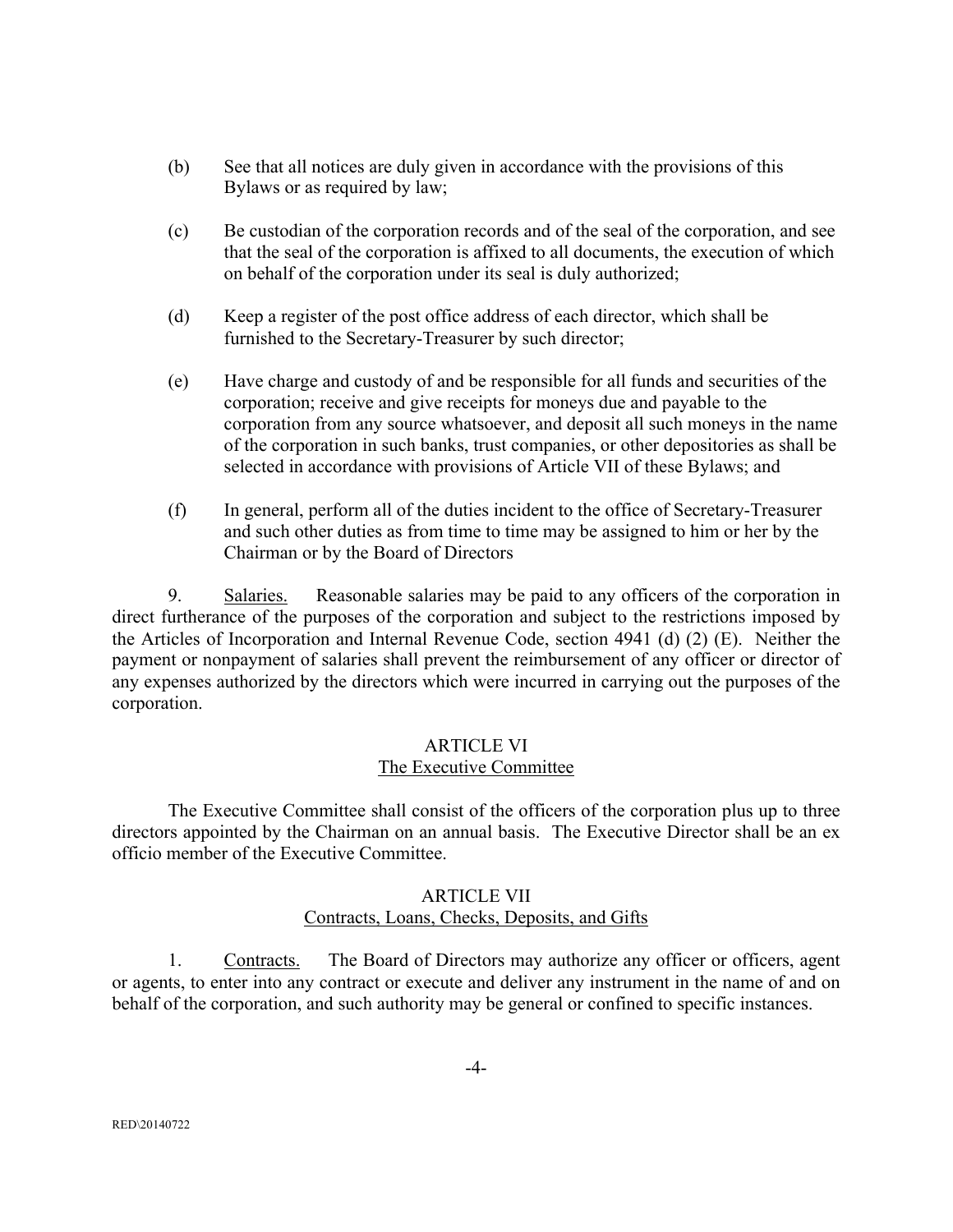2. Loans. No loans shall be contracted on behalf of the corporation and no evidence of indebtedness shall be issued in its name unless authorized by a resolution of the Board of Directors. Such authority may be general or confined to specific instances.

3. Checks, Drafts, Etc. All checks, drafts, or other orders for the payment of money, notes, or other evidences of indebtedness issued in the name of the corporation shall be signed by the Secretary-Treasurer and/or the Chairman.

4. Deposits. All funds of the corporation not otherwise employed shall be deposited from time to time to the credit of the corporation in such banks, trust companies, or other depositories as the Board of Directors may select.

5. Gifts. The Board of Directors may accept on behalf of the corporation any contributions, gift, bequest or devise for the general purpose or for any special purpose of the corporation.

## ARTICLE VIII Books and Records

The corporation shall keep correct and complete records of accounts and shall also keep minutes of the proceedings of its Board of Directors and committees having any of the authority of the Board of Directors. All books and records of the corporation may be inspected by any director, or his agent or attorney, for any proper purpose at any reasonable time.

# ARTICLE IX

## Fiscal Year

The fiscal year of the corporation shall commence on July 1 of each year and end on June 30.

## ARTICLE X

## Expenditures and Investments

1. The corporation shall expend its income as necessary for carrying out the purposes of the corporation and to the extent necessary to qualify the Foundation as an "operating foundation" as define by Internal Revenue Code, Section 4942 (j) (3) and the regulations promulgated thereunder, as they now exist or as they may hereafter be amended.

2. No investment action shall be taken by or on behalf of the corporation if such action is a "prohibited transaction," or would result in the denial of the tax exemption under section 501 (c) 3 of the Internal Revenue Code and its regulations, as they now exist or as they may hereafter be amended.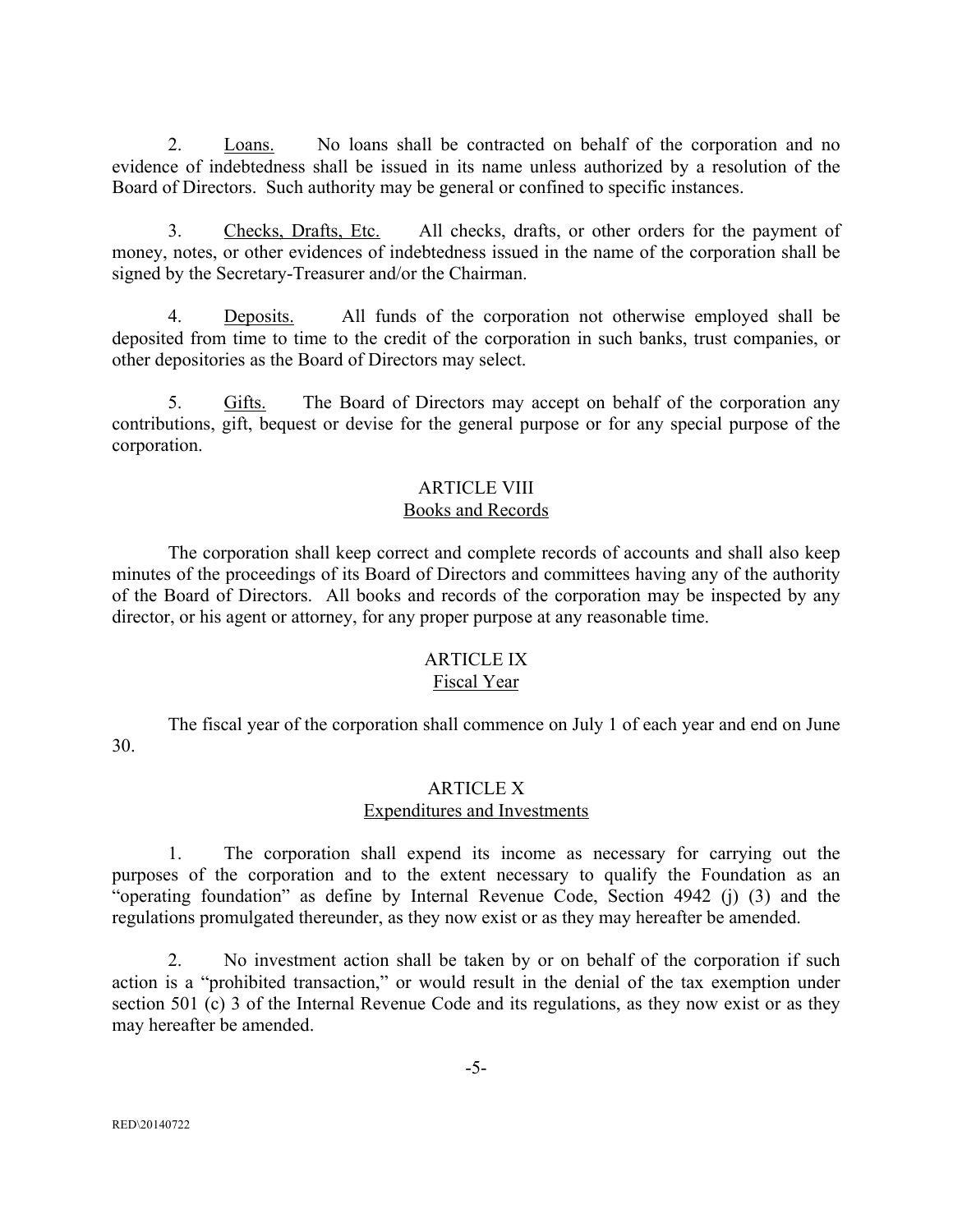## ARTICLE XI Indemnification

Any person who was or is a party or is threatened to be made a party to any threatened, pending or completed action, suit or proceeding, whether civil, criminal, administrative or investigative, other than an action by or in the right of the corporation, by reason of the fact that he is or was a director, officer, employee or agent of the corporation, or is or was serving at the request of the corporation as a director, officer, employee or agent of another corporation, partnership, joint venture, trust or other enterprise, shall be and hereby is indemnified, without need of affirmative act on his part, or on the part of the corporation's Board of Directors, against all expenses, including attorneys' fees, judgments, fines and amounts paid in settlement, actually and reasonably incurred by him in connection with such action, suit or proceeding if he acted in good faith, and in a manner he reasonably believed to be in or not opposed to the best interests of the corporation, and, with respect to any criminal action or proceedings, had no reasonable cause to believe his conduct was unlawful. The corporation shall have the power to make other additional indemnifications that may be authorized by the Articles of Incorporation, or directors' resolutions, or duly enacted Bylaws. The termination of any action, suit or proceeding by judgment, order, settlement, conviction or upon a plea of nolo contendere, or its equivalent, shall not, of itself, create a presumption that the person did not act in good faith and in a manner which he reasonably believed to be in or not opposed to the best interests of the corporation, and, with respect to any criminal action or proceeding, had reasonable cause to believe that his conduct is unlawful.

Any person who was or is a party, or is threatened to be made a party to any threatened, pending or completed action or suit by or in the right of the corporation to procure a judgment in its favor, by reason of the fact that he is or was a director, officer, employee or agent of the corporation, or is or was serving at the request of the corporation as a director, officer, employee or agent of another corporation, partnership, joint venture, trust or other enterprise, shall be and hereby is indemnified, without affirmative act on his part, or on the part of the corporation's Board of Directors, against all expenses, including attorneys' fees, judgments, fines, amounts paid in reasonable settlements, actually and reasonably incurred by him in connection with the defense or settlement of such action or suit if he acted in good faith and a manner he reasonably believed to be in or not opposed to the best interests of the corporation, except that no indemnification hereunder shall be made in respect to any claim issue or matter as to which such person shall have been adjudged to have been liable for neglect or misconduct in the performance of his duty to the corporation, unless and only to the extent that the court in which such action or suit was brought shall determine upon application that, despite the adjudication of liability but in view of all circumstances of the case, such person is fairly and reasonably entitled to indemnity for such expense which such court shall deem proper.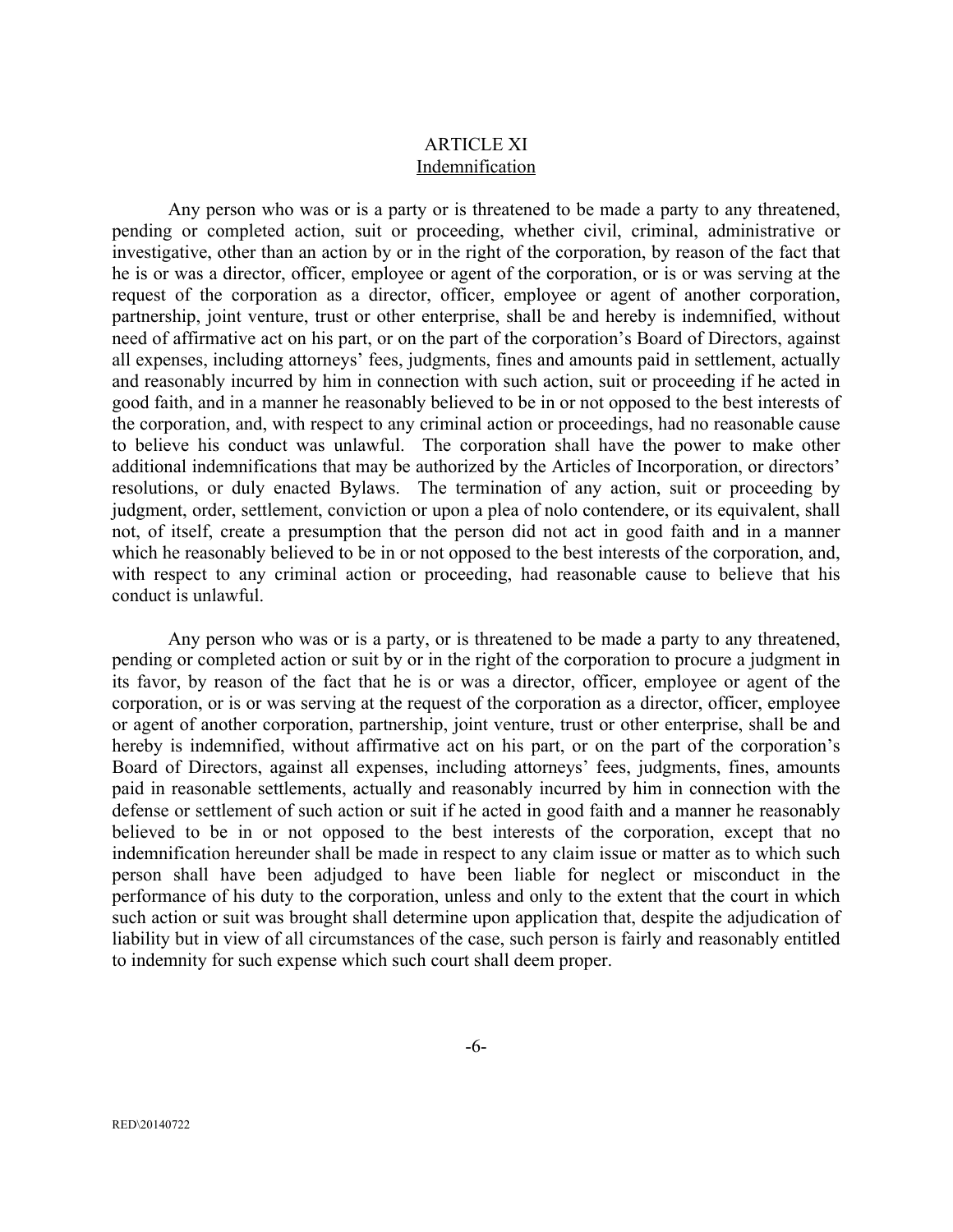To the extent that a director, officer, employee or agent of the corporation has been successful on the merits, or otherwise, in defense of any action, suit or proceeding referred to in the first two paragraphs of this Article, or in defense of any claim, issue or matter therein, he shall be indemnified against all expenses, including attorneys' fees, actually and reasonably incurred by him in connection therewith.

The indemnifications, herein provided for directors, officers, employees and agents, are hereby directly created and accorded without the need of any affirmative act on the part of the directors, officers, employees or agents, or the corporation's Board of Directors, and, subject to the conditions and limitations of the first two paragraphs of this Article, such indemnification rights may be asserted and proceeded upon by any director, officer, employee or agent whenever the need arises. The corporation shall have the power to make other additional indemnifications that may be authorized by the Articles of Incorporation or directors' resolutions or duly enacted Bylaws.

Expenses incurred in defending a civil or criminal action, suit or proceeding may be paid by the corporation in advance of the final disposition of such action, suit or proceeding, upon receipt of an undertaking by or in behalf of the director, officer, employee or agent to repay such amount, unless it shall ultimately be determined that he is entitled to be indemnified by the corporation as hereinabove provided.

The indemnification herein provided shall not be deemed exclusive of any other rights to which those indemnified may be entitled under any Bylaw, agreement, vote or disinterested directors or otherwise, both as to action in his official capacity and as to action in another capacity while holding such office, and shall continue as to a person who has ceased to be a director, officer, employee or agent, and shall inure to the benefit of the heirs, executors and administrators of such person.

#### ARTICLE XII Seal

The Board of Directors shall provide a corporate seal which shall have inscribed thereon the name of the corporation, the state of incorporation and the words "Corporate Seal."

#### ARTICLE XIII Waiver of Notice

Whenever any notice is required to be given to any director of the corporation under the provisions of these Bylaws or under the provisions of the Articles of Incorporation or under the provisions of the Nebraska Nonprofit Corporation Act, a waiver thereof in writing, signed by the person or persons entitled to such notice, whether before or after the time stated therein, shall be deemed equivalent to the giving of such notice.